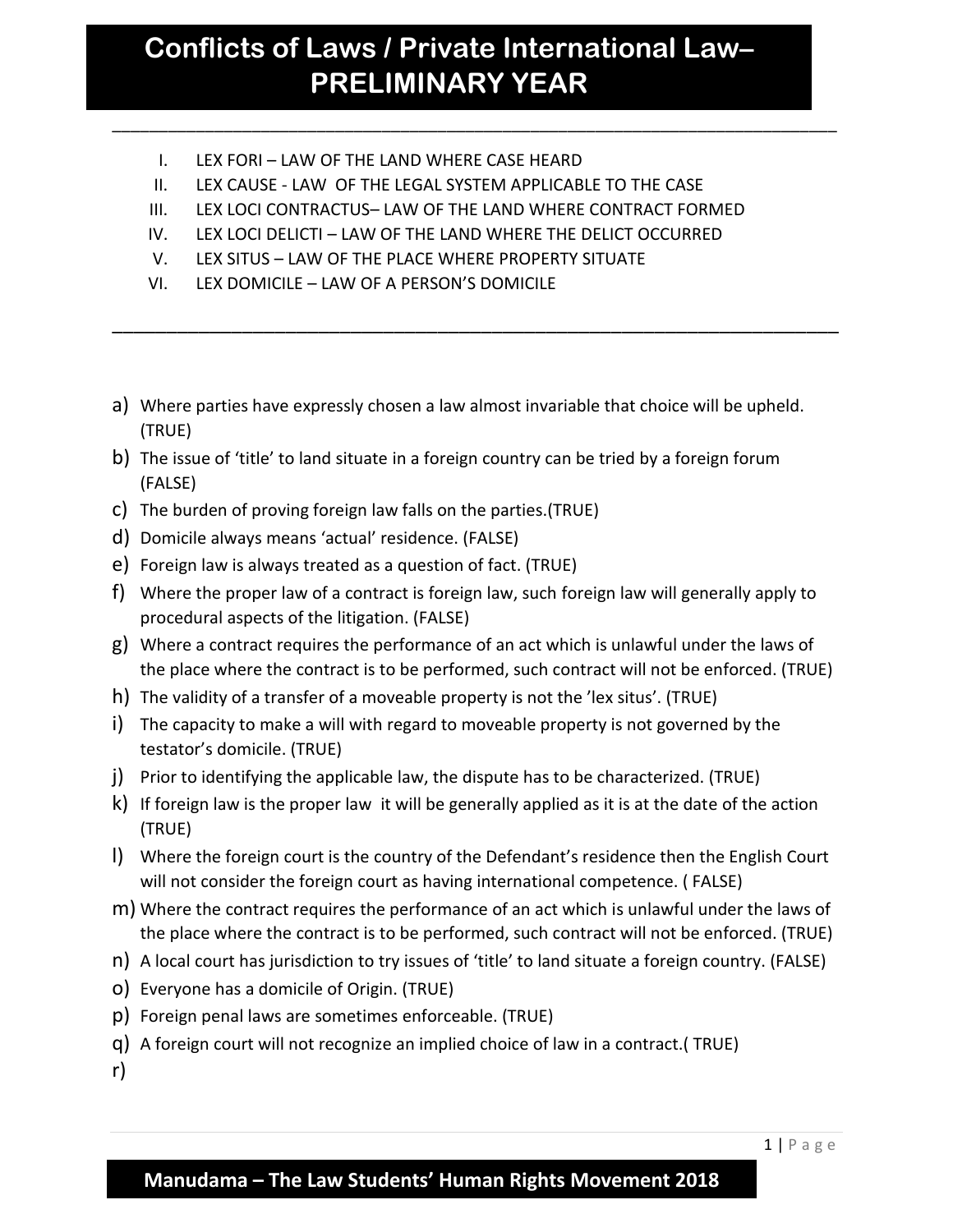s) The common law does not permit a foreign judgment for an injunction or specific performance that will be enforced by a local court. (TRUE)

\_\_\_\_\_\_\_\_\_\_\_\_\_\_\_\_\_\_\_\_\_\_\_\_\_\_\_\_\_\_\_\_\_\_\_\_\_\_\_\_\_\_\_\_\_\_\_\_\_\_\_\_\_\_\_\_\_\_\_\_\_\_\_\_\_\_\_

- t) "Submission" is the only basis for exercising jurisdiction in personam , over a foreign defendant.(FALSE)
- u) The allegation of fraud in the original court is not a factor that could prevent the recognition and enforcement of foreign judgments( TRUE)
- v) A divorce granted by the court of the domicile will not be recognized in most other parts of the world. (FALSE)

#### **2017 April**

"A CONTRACTUAL OBLIGATION CANNOT EXISTS IN VACCUM,'IT MUST BE DRAWN ITS EXISTENCE FROM A LEGAL SYSTEM" Discuss with reference to the common law rules applied to ascertain the proper law of the contract?

 The current English law regarding this can be found in the Contracts Applicable Law Act 1990. The general principles are a contractual obligation cannot be exists in a Vaccum (absence of matter), it should come into existence from a legal system which recognizes circumstances and area of the contract, should be bound under a specific legal system, not straight forward, the court apply the law chosen by parties.

 In the case of *R v International Trustee for the protection of Bondholders A.G*  held that the intention of the parties will be ascertained by the intention expressed in the contract, if no intention expressed in the contract intention will be presumed by the court using the terms of the contract and relevant surroundings. The parties' intention could be gathered from the expression of the parties, terms of the contract, relevant surroundings and circumstances.

 Express choice of law means where parties have expressly chosen a law it will be applied, but there are limitations for this freedom of choice. First choice should be bona fide and legal (even if chosen law has no connection to the contract that will apply if bona fide and legal), second foreign law cannot override the imperative statutes of the lex fori., third English court incorporate will not enforce a contract which will be unlawful under the law where the contract is to be performed.

Parties could incorporate particular provisions of foreign law into a contract, if foreign law is the proper law it will be applied as it is at the date of the action, If foreign law is merely incorporated then it will be applied as it was at the date entered into the contract.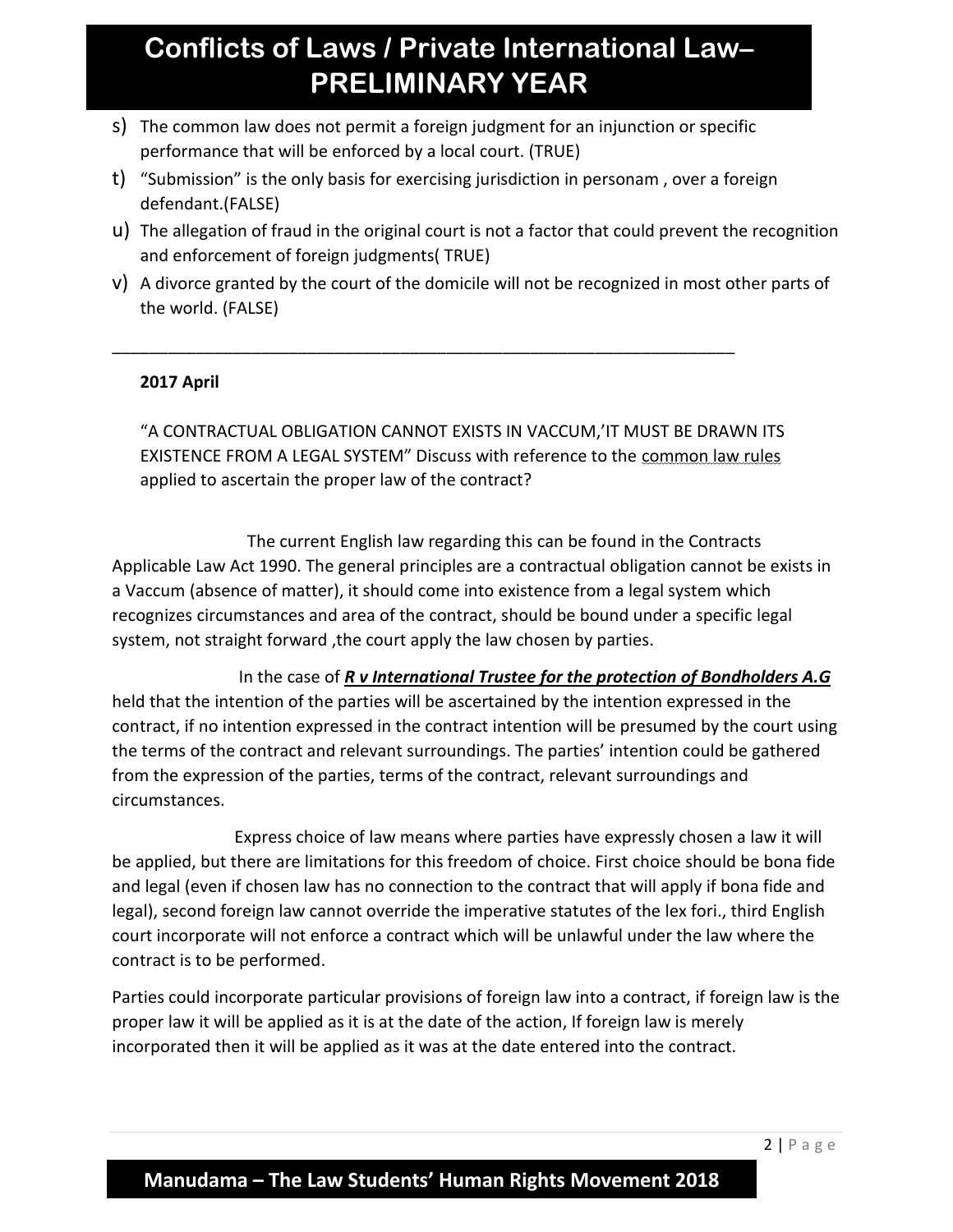Where parties have not expressly selected a law, so court will try to ascertain the intention of the parties by implying or inferring the choice of law. English court would grant a leave a severe claim from outside the jurisdiction if the contract by its term or implication governed by English law.

 In *Amin Rasheed Shipping Co v Kuwait Insurance Co Ltd*where a contract was an issue, contained no express term that says English law is applicable so English court have to see whether parties have chosen English law as the proper law of the contract. Some argued parties had in mind Kuwait law as the law governing contract because the policy issued in Kuwait,

 Others argued that it's the English law is the proper law because contract is in English, payment is in Sterling Pounds, contract was made following the English form. However these factors are not enough to determine that English law should be applied.

 Thus the court looked at the surrounding circumstances and terms of the contract and held that these above factors indicate that the intention of the parties was to apply English law of Maritime Insurance, at the time of the contract there were no laws in Maritime Insurance in Kuwait, the terms and policies in contract would make sense only if the English law of marine insurance apply.

 According to these factors the court held that English law should apply. When there is no expressed or implied choice, when parties expressly or impliedly not have chosen a proper law, the courts have to choose a law to govern the subject matter.

 Further there are 2 principles used by the courts to determine the proper law when parties have not chosen a law. First is imputed intention, there the courts have to impute an intention or to determine for the parties the proper law to govern the contract, second is the law to which the transaction had its' closets connection.

 In the case of *Amin Rashid* court found that the system of law with the closets connection rather than the country. Generally system and country are the same but could differ at times. Other important facts to be taken into consideration are, place of performance, place of residence of the parties, place of business of the parties, nature of the contract, subject matter of the contract.

 When there is no proper law expressly indicated in the contract, no one knows the proper law until the judge decides. To determine formation of a contract the place where the contract has ended taken into consideration. If the contract has not ended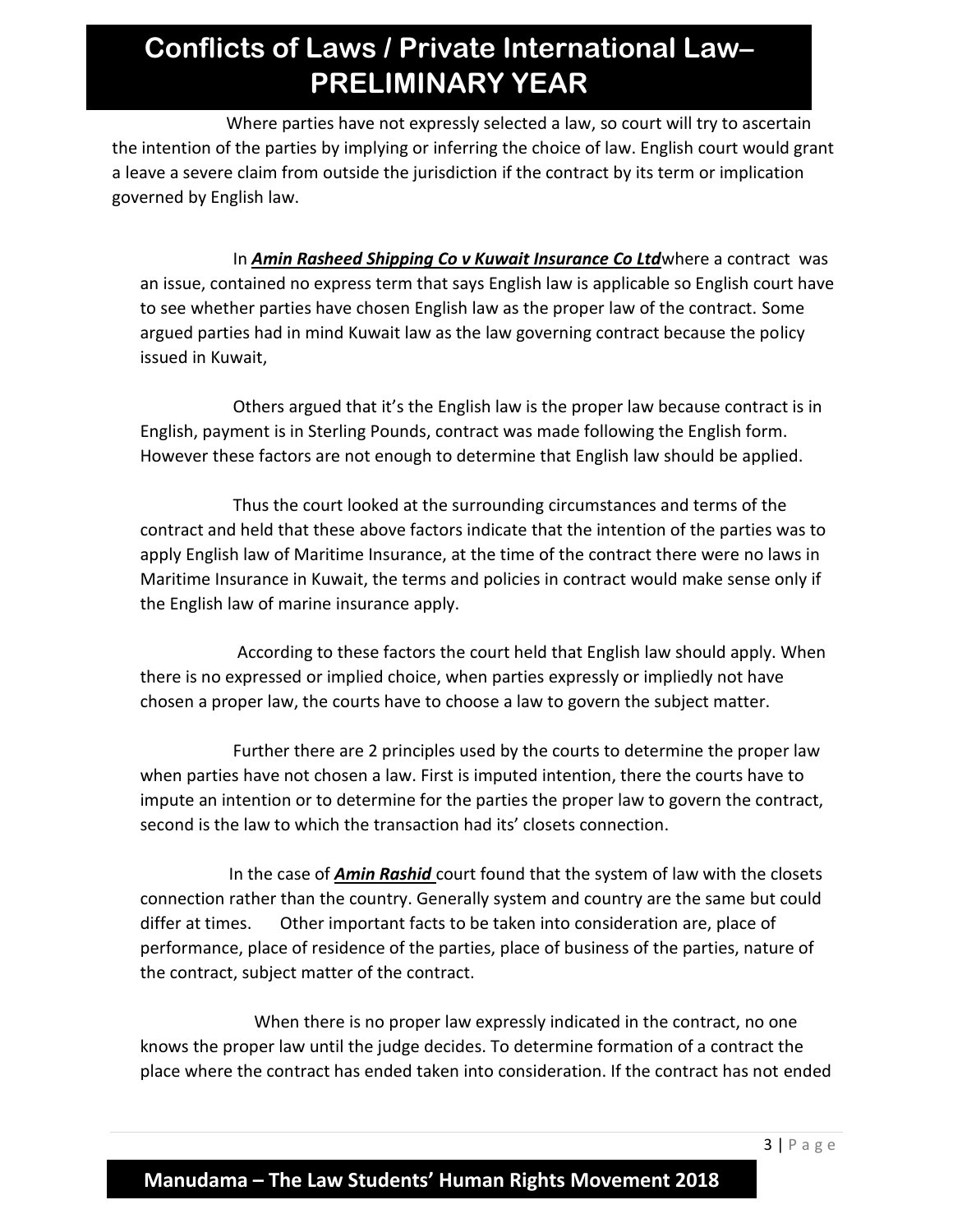the putative proper law (law which could have been the proper law if the contract was validly concluded).

Will be taken into consideration.

 Concepts of offer and acceptance differs according to the legal system. Classic example is the case *Albeko v Kumborian*according to the law in Switzerland acceptance of a letter take place when the letter of acceptance was received by the offeror but according to English law acceptance take place when the offeree posts the letter of acceptance.

Certain forms need to be followed to create a valid contract, procedural formality and nonprocedural formality, it is the personal law of the parties when matters to the capacity. In proper law contract capacity to contract is objective proper law. Actual law that would be apply by judge. Duress, done at a different place not under lex loci contractus, anyways as proper law contract was voidable.Contract is discharge according to proper law. For performance proper law matter lex fori to decide. Interpretation of proper law or allow parties agreements, English courts will never enforce a contract if it is illegal, It is void.

CRITICALLY EVALUATE THE COMMON LAW RULES PERTAINING TO CHOICE OF LAW IN TORT, WITH REFERENCE TO RELEVANT CASE LAW?

 Generally most legal systems allow for recovery for any loss, harm and personal injury, But different approaches were taken by the courts about the instances of damages can be claimed nature of damages and size of damages awarded.

In *Phillips v Eyre*claimant imprisoned by the defendant. Governor of Jamaica during a rebellion on the island. After the rebellion the Jamaican legislature passed an Act of indemnity against the governor for wrong he had done in suppressing the rebellion. Claimant instituted an action against the governor in England on the ground of false imprisonment.

Wills. J laid down 2 conditions need to be fulfilled in order to be sued in England , First that the tort must be actionable in lex fori, secondly not justifiable in lex loci ( must not be legal action justifiable under the law of the other country). What is not justifiable is, conduct must be tort by lex loci, claim must be actionable lex loci and lex fori, conduct is wrong by lex loci in civil and criminal matters.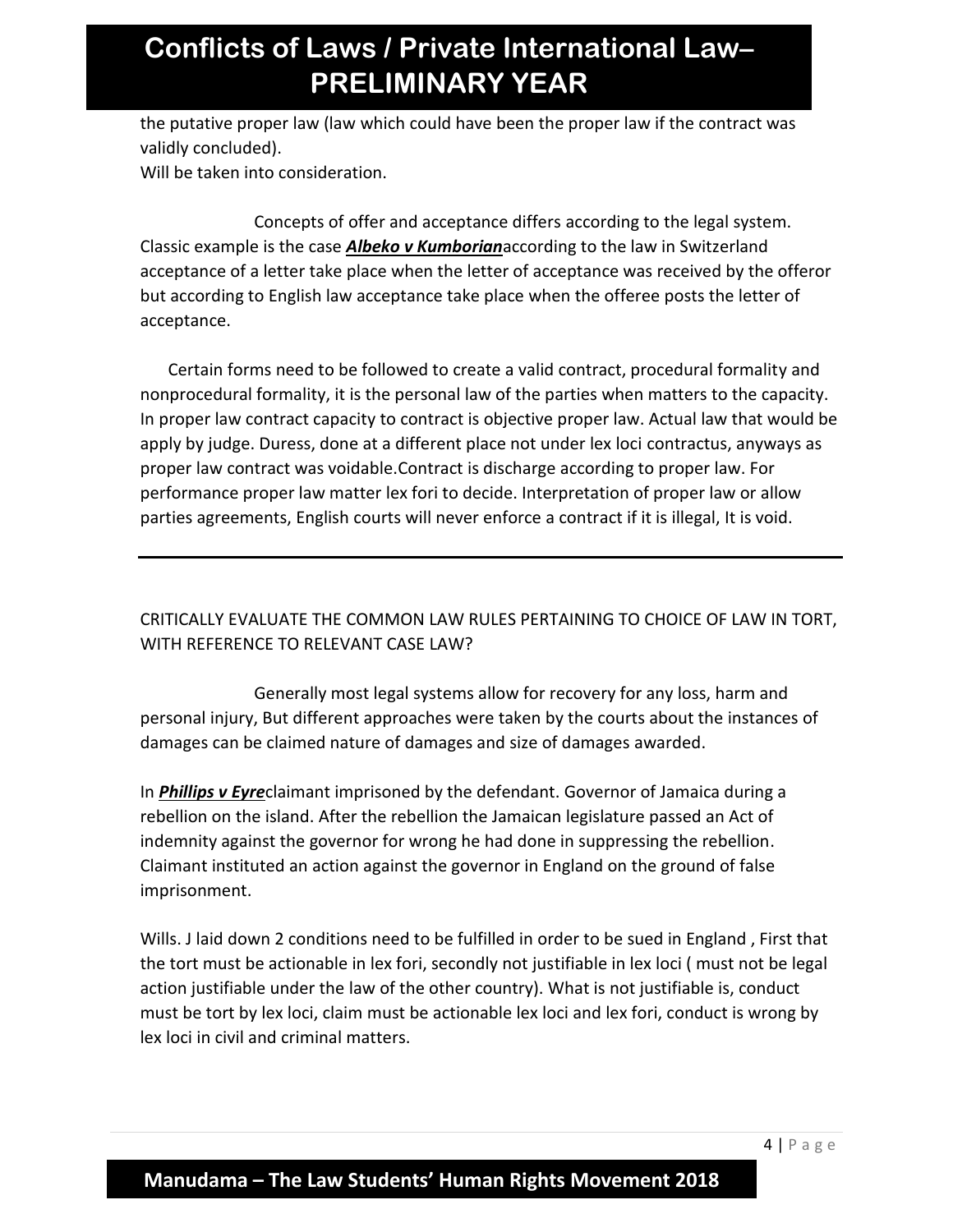In the case of *Machando v Fontes*claimant claimed damages in respect of a libel published in Brazil. Defendant was not under any civil liability. Learned judge said it was not enough for defendant who was arguing that the claimant had not surmounted 2<sup>nd</sup> rule in *Phillps v Eyer*to allege that the publication of the libel was not a damage could be claimed in Brazil. He had alleged in addition that the publication was not criminal under the law of Brazil. So justifiable appears to be mean something wider than what actionable means.

 Lopez. J stated that for the defendant to be succeed the act must be innocent in the country where it was. It must be recognized as a wrongful act under the law of that country.

 The case *Mc Clean v Pettigrew*is also another good example there the defendant has been given a lift to the claimant in his car, D had driven negligently and met with an accident where claimant was injured. Both were domiciled in Quebec (State in Canada), So action happened there, but appealed to the supreme court Canada, but the accident occurred in Ontario (State in Canada), and according to law of Ontario state, "owner or driver not liable for bodily injury or death of a person being carried in the motor car". Question was whether the defendant's negligent driving justifiable and prevent claimant from succeeding. Court held even though there was no any civil liability to the defendant, there was a traffic offence under the Ontario state law, Therefore the act was not innocent.

Later *Tolfson v Jenson*overruled the decision given in the case of the *Mc Clean v Pettigrew,* This is also an accident, where proceedings commenced lived rather than where accident occurred, It was *held Phillips v Eyre*'s double actionable rule could work injustice.

 Further in the case of *M'Elroy v M' Allister*the claimant was a Scottish widow, of a man killed in a motor car accident in England, Claimant and the defendant were both residents in Glasgow(Scotland), according to Scottish law at the time no action for personal injury can be filed if the injured party dies. However according to the English law the deceased's claim for the loss of expectation of life survived and the state could be sue for damages accordingly, claim was actionable in English law so claim failed, only funeral expenses were awarded.

 In *Boys v Chaplin* 2 British servicemen, residents of England, but statehood Malta had been in a motor accident, Claimant was the injured passenger and the defendant was the negligent driver, as per law of Malta the claimant can only recover expenses of loss of earnings, If the law of England was followed general damages for pain and suffering could be claimed, according to the law rules establish by *Phillips v Eyre*damages for pain and suffering was not actionable in Malta,